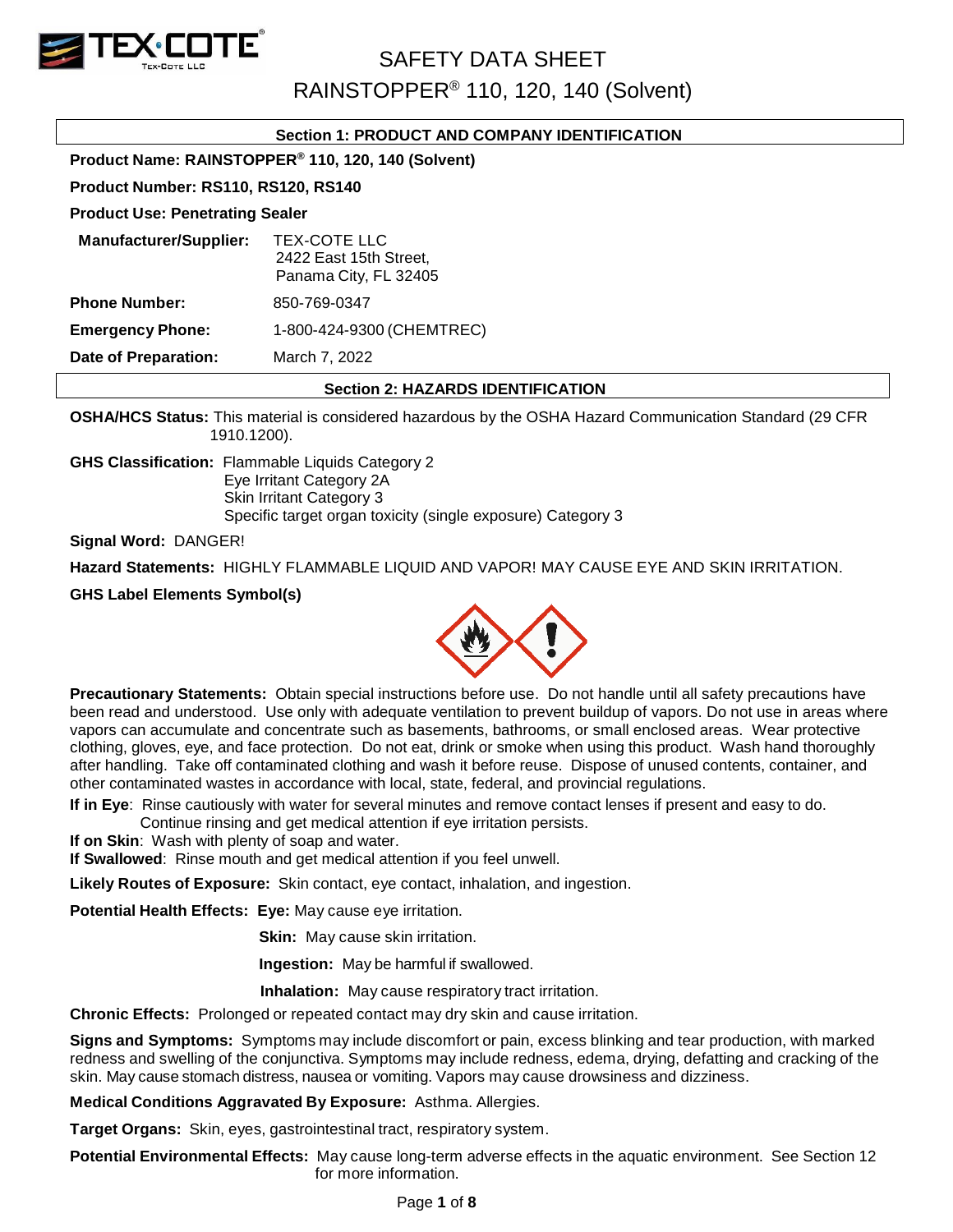

#### **Hazards Not Otherwise Classified (HNOC):** None known

**Unknown Acute Toxicity:** 35% of the mixture consists of ingredient(s) of unknown toxicity.

#### **Section 3: HAZARDS INFORMATION ON INGREDIENTS**

#### **Substance/mixture:** Mixture

| Ingredient             | CAS#      | W <sub>t.</sub> % |
|------------------------|-----------|-------------------|
| N-Octyltriethoxysilane | 2943-75-1 | 7 - 41            |
| Acetone                | 67-64-1   | 54 - 92           |
| <b>Mineral Spirits</b> | 8032-32-4 | $0.5 - 5$         |

The exact percentage (concentration) of composition has been withheld as a trade secret.

See section 8 for occupational exposure limit information

#### **Section 4: FIRST AID MEASURES**

- **Eye Contact:** In case of contact, immediately flush eyes with plenty of water. Remove contact lenses, if worn. If irritation persists, get medical attention.
- **Skin Contact:** In case of contact, immediately flush skin with plenty of water. Call a physician if irritation develops and persists.
- **Inhalation:** If breathed in, move person into fresh air. If not breathing, give artificial respiration. If breathing is difficult, give oxygen. Get medical attention.

**Ingestion:** DO NOT induce vomiting. If victim is conscious and alert, give 2 cupfuls of water. Never give anything by mouth to an unconscious person. Seek medical attention or call poison control immediately.

**General Advice:** In case of accident or if you feel unwell, seek medical advice immediately. (Show the label or SDS where possible).

**Note to Physicians:** Symptoms may not appear immediately.

#### **Section 5: FIRE FIGHTING MEASURES**

**Flammability:** NFPA Class IIIA

**Flash Point:** > CLOSED CUP: -20°C (-4°F). OPEN CUP: -9°C (15.8°F) (Cleveland)

**Explosive Limits:** LEL: 2.6 % UEL: 12.8 %

**Auto-ignition Point:** 444°C (831°F)

**Special Fire Fighting Procedures:** Self-contained respiratory protection should be provided for fire fighters fighting fires in buildings or confined areas. Storage containers exposed to fire should be kept cool with water spray to prevent pressure build-up. Stay away from heads of containers that have been exposed to intense heat or flame.

**Unusual Fire and Explosion Hazards:** No data available.

**Hazardous Combustion Products:** Carbon monoxide, carbon dioxide

**Suitable Extinguishing Media:** Use carbon dioxide, dry powder, foam, or water spray / fog.

**Unsuitable Extinguishing Media:** None known.

**Explosion Data:**

**Sensitivity to Mechanical Impact:** None

**Sensitivity to Static Discharge:** Product may be sensitive to static discharge, which could result in fire or explosion.

**Protection of Firefighters:** Keep upwind of fire. Wear full fire fighting turn-out gear (full Bunker gear) and respiratory protection (SCBA).

#### **Section 6: ACCIDENTAL RELEASE MEASURES**

**Personal Precautions:** Use personal protection recommended in Section 8. Isolate the hazard area and deny entry to unnecessary and unprotected personnel.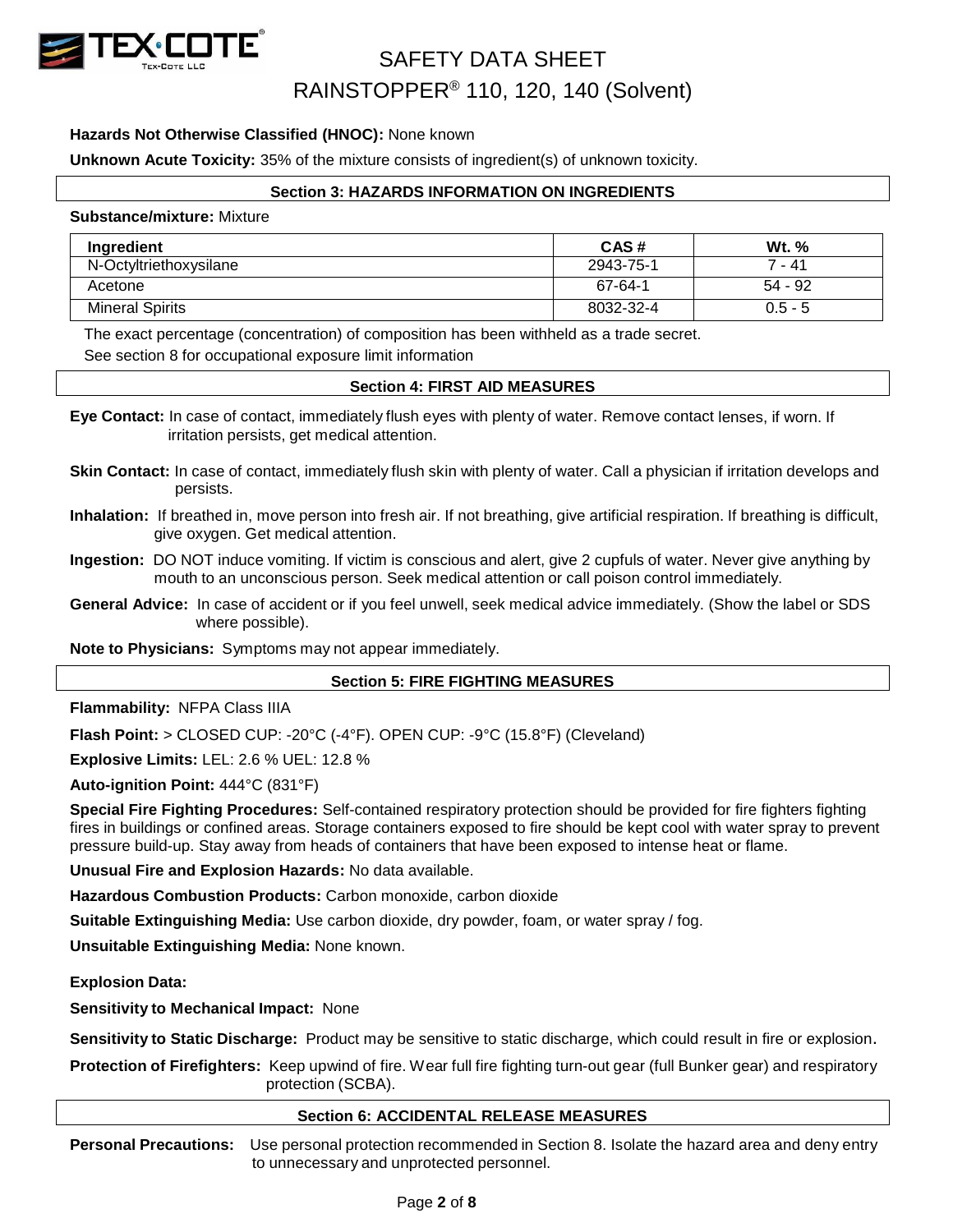

### RAINSTOPPER® 110, 120, 140 (Solvent)

#### **Environmental Precautions:** Keep out of drains, sewers, ditches, and waterways. Minimize use of water to prevent environmental contamination.

#### **Methods for Containment:** Contain and/or absorb spill with inert material (e.g. sand, vermiculite), then place in a suitable container. Do not flush to sewer or allow entering waterways. Use appropriate Personal Protective Equipment (PPE).

**Steps To Be Taken In Case Material Is Released Or Spilled:** Isolate the immediate area. Prevent unauthorized entry. Eliminate all sources of ignition in area and downwind of the spill area. Stay upwind, out of low areas, and ventilate closed spaces before entering. All equipment used when handling this product must be grounded or nonsparking. Do not touch or walk through spilled material. Stop leak if you can do so without risk. Prevent entry into waterways, sewers, or confined areas. A vapor suppressing foam may be used to reduce vapors. Absorb or cover with dry earth, sand, or other non-combustible absorbent material.

#### **Other Information:** Not available.

#### **Section 7: HANDLING AND STORAGE**

**Handling:** Read carefully all cautions and directions on product label before use. Since empty container, retains residue, follow all label warnings even after container is empty. Dispose of empty container according to all regulations. Do not reuse this container. Do not use near any source of heat or open flame, furnace areas, pilot lights, stoves, etc. Ensure all equipment is electrically grounded before beginning transfer operations. Avoid prolonged skin contact. Avoid contact with skin and eyes. Do not swallow. Do not breathe gas/fumes/vapor/spray. Handle and open container with care. When using do not eat or drink. Wash hands before eating, drinking, or smoking.

**Storage:** Keep out of the reach of children. Keep container tightly closed. Store in a cool dry place. Do not store near any source of heat or open flame, furnace areas, pilot lights, stoves, etc. Keep from freezing.

#### **Section 8: EXPOSURE CONTROLS / PERSONAL PROTECTION**

#### **Exposure Guidelines**

#### **Respiratory Equipment (Specify Type)**

For use in areas with inadequate ventilation or fresh air, wear a properly maintained and properly fitted NIOS approved respirator for organic solvent vapors. For OSHA controlled work places and other regular users - Use only with adequate ventilation under engineered air control systems designed to prevent exceeding the appropriate TLV. A dust mask does not provide protection against vapors.

#### **Eye Protection**

Chemical splash goggles should be worn to prevent eye contact.

#### **Protective Gloves**

Wear gloves with as much resistance to the chemical ingredients as possible. Glove materials such as nitrile rubber may provide protection. Glove selection should be based on chemicals being used and conditions of use. Consult your glove supplier for additional information. Gloves contaminated with product should be discarded and not reused.

#### **Other Protective Clothing**

Various application methods can dictate use of additional protective safety equipment, such as impermeable aprons, etc., to minimize exposure. Before reuse, thoroughly clean any clothing or protective equipment that has been contaminated by prior use. Discard any clothing or other protective equipment that cannot be decontaminated, such as gloves or shoes.

#### **Ventilation**

Use process enclosures, local exhaust ventilation, or other engineering controls to control airborne levels below recommended exposure limits. Use only with adequate ventilation to prevent buildup of vapors. Do not use in areas where vapors can accumulate and concentrate, such as basements, bathrooms or small enclosed areas. Whenever possible, use outdoors in an open air area. **Do not use indoors.** In closed spaces, insure a cross ventilation of moving fresh air across and thru the work area. If strong odor is noticed or you experience slight dizziness, headache, nausea or eye- watering -- STOP -- ventilation is inadequate. Leave area immediately and move to fresh air. Wash hands thoroughly after use and before eating, drinking, or smoking. Do not eat, drink, or smoke in the work area. Facilities storing or handling this material should be equipped with an emergency eyewash and safety shower.

#### **Exposure Limits:**

| Ingredient | <b>OSHA PEL, ACGIH-TLV</b> |
|------------|----------------------------|
|            |                            |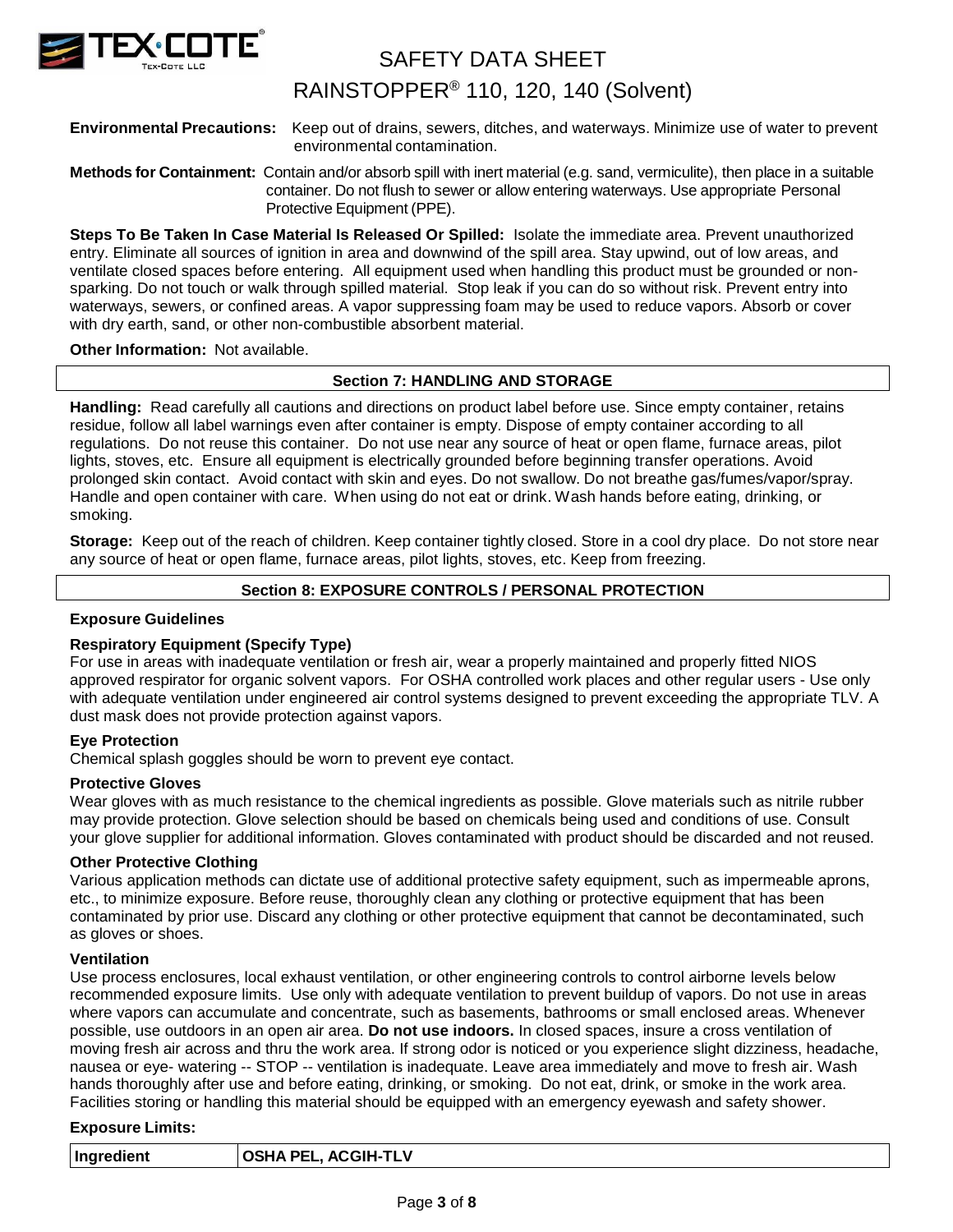

RAINSTOPPER® 110, 120, 140 (Solvent)

| <b>Mineral Spirits</b>                     | OSHA PEL:100 PPM, ACGIH TLV: 100 PPM, NIOSH: 350 mg/m3                                        |
|--------------------------------------------|-----------------------------------------------------------------------------------------------|
|                                            | TWA (related to Stoddard solvent) 1800 mg/m3 Ceiling (15 min) (related to Stoddard            |
|                                            | solvent)                                                                                      |
| Acetone                                    | TWA: 500 STEL: 750 (ppm) from ACGIH (TLV) [United States] TWA: 750 STEL: 1000 (ppm)           |
|                                            | from OSHA (PEL) [United States] TWA: 500 STEL: 1000 [Austalia] TWA: 1185 STEL: 2375           |
|                                            | (mg/m3) [Australia] TWA: 750 STEL: 1500 (ppm) [United]                                        |
|                                            | Kingdom (UK)] TWA: 1810 STEL: 3620 (mg/m3) [United Kingdom (UK)] TWA: 1800 STEL:              |
|                                            | 2400 from OSHA (PEL) [United States] Consult local authorities for acceptable exposure limits |
| N-Octyltriethoxysilane   No Data Available |                                                                                               |
|                                            |                                                                                               |

**Engineering Controls:** Use ventilation adequate to keep exposures (airborne levels of dust, fume, vapor, etc.) below recommended exposure limits. Ventilation equipment must be explosion proof.

#### **Personal Protective Equipment:**

**Eye/Face Protection:** Chemical safety glasses, goggles, and face shields .

**Hand Protection:** Impermeable chemical handling gloves for skin protection

**Skin and Body Protection:** Wear suitable Impermeable protective clothing.

**Respiratory Protection:** When spraying this material use a NIOSH approved cartridge respirator or gas mask suitable to keep airborne mists and vapor concentrations below the time weighted threshold limit values. When using in poorly ventilated and confined spaces, use a fresh-air supplying respirator or a self-contained breathing apparatus.

**General Hygiene Considerations:** Handle according to established industrial hygiene and safety practices.

| <b>Section 9: PHYSICAL AND CHEMICAL PROPERTIES</b> |                                         |  |  |  |  |
|----------------------------------------------------|-----------------------------------------|--|--|--|--|
| Appearance:                                        | Liquid.                                 |  |  |  |  |
| Color:                                             | Yellowish.                              |  |  |  |  |
| Odor:                                              | Mild odor.                              |  |  |  |  |
| <b>Odor Threshold:</b>                             | Not available.                          |  |  |  |  |
| <b>Physical State:</b>                             | Liquid.                                 |  |  |  |  |
| PH:                                                | Not available.                          |  |  |  |  |
| <b>Viscosity:</b>                                  | $< 60$ KU                               |  |  |  |  |
| <b>Freezing Point:</b>                             | Not available.                          |  |  |  |  |
| <b>Boiling Point:</b>                              | $> 56 \text{ C}$ ( $> 133 \text{ F}$ )  |  |  |  |  |
| <b>Flash Point:</b>                                | -4°F / -20°C TCC                        |  |  |  |  |
| <b>Evaporation Rate:</b>                           | Not available.                          |  |  |  |  |
| <b>Lower Flammability Limit:</b>                   | $2.6\%$ (V).                            |  |  |  |  |
| <b>Upper Flammability Limit:</b>                   | 12.8 %(V).                              |  |  |  |  |
| <b>Vapor Pressure:</b>                             | Not available.                          |  |  |  |  |
| <b>Vapor Density:</b>                              | Lighter than air.                       |  |  |  |  |
| <b>Specific Gravity:</b>                           | 0.81                                    |  |  |  |  |
| <b>Solubility in Water:</b>                        | Insoluble.                              |  |  |  |  |
| <b>Coefficient of Water/Oil Distribution:</b>      | Not available.                          |  |  |  |  |
| <b>Auto-ignition Temperature:</b>                  | 444°F (229°C)                           |  |  |  |  |
| Percent Volatile, wt. %:                           | $90 - 95\%$ .                           |  |  |  |  |
| <b>VOC content:</b>                                | Coatings VOC: 397 grams/liter; Material |  |  |  |  |
|                                                    |                                         |  |  |  |  |

#### **Section 10: STABILITY AND REACTIVITY**

**Stability:** Stable under normal storage conditions.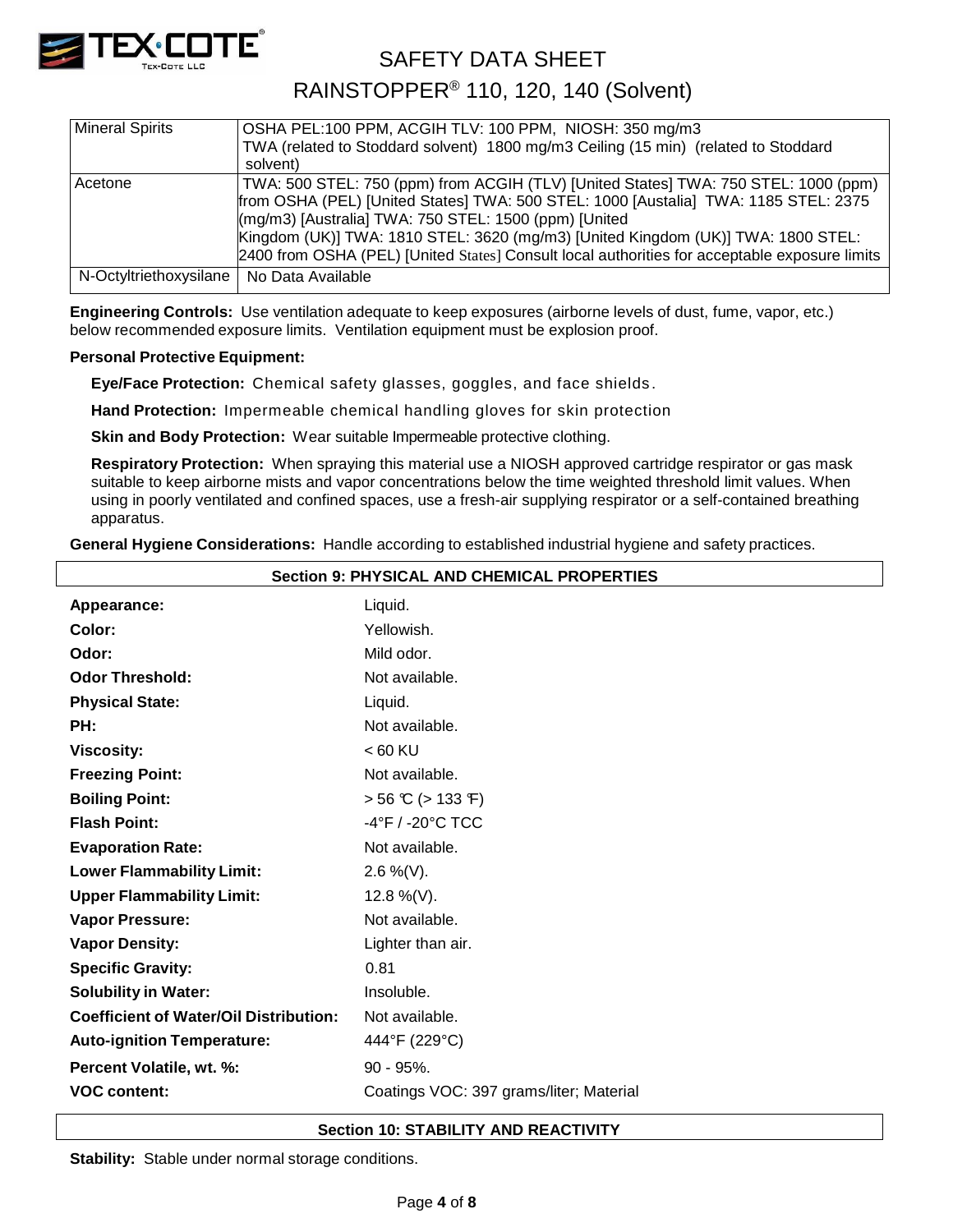

**Conditions to Avoid- Instability:** No data available.

**Incompatibility - Materials To Avoid:** Incompatible with oxidizing agents.

**Hazardous Decomposition Or Byproducts:** Thermal decomposition may produce carbon monoxide and carbon dioxide.

**Possibility of Hazardous Reactions: Will occur [ ] Will not occur [ X ]** 

**Conditions To Avoid - Hazardous Reactions:** No data available.

#### **Section 11: TOXICOLOGY INFORMATION**

#### **EFFECTS OF ACUTE EXPOSURE**

#### **Component Analysis**

| Ingredient             | $LD_{50}$ (oral)                                                               | $LD_{50}$ (Dermal) | $LC_{50}$ (Inhalation) |
|------------------------|--------------------------------------------------------------------------------|--------------------|------------------------|
| N-Octyltriethoxysilane | Not available                                                                  | Not available      | Not available          |
| Acetone                | 76/mg/l/4 H Inhalation Rat<br>1800 mg/kg oral Rat<br>20000 mg/kg dermal Rabbit | Not available      | 4400 mg/m3/4 H Mouse   |
| <b>Mineral Spirits</b> | $>3000$ mg/kg, rat                                                             | Not available      | 5.5 mg/l Rabbit        |

**Eye:** May cause eye irritation. Symptoms may include discomfort or pain, excess blinking and tear production, with marked redness and swelling of the conjunctiva.

**Skin:** May cause skin irritation. Symptoms may include redness, edema, drying, defatting and cracking of the skin.

**Ingestion:** May be harmful if swallowed. May cause stomach distress, nausea or vomiting.

**Inhalation:** May cause respiratory tract irritation. Vapors maycause drowsiness and dizziness.

#### **EFFECTS OF CHRONIC EXPOSURE**

**SKIN CORROSION / IRRITATION**: Studies on laboratory animals have shown similar materials to cause skin irritation after repeated or prolonged contact. Repeated direct application to the skin can produce defatting dermatitis and kidney damage in laboratory animals. The significance of these animal study results to human health is unclear.

**SERIOUS EYE DAMAGE / IRRITATION**: Studies on laboratory animals have associated similar materials with eye and respiratory tract irritation.

**RESPIRATORY OR SKIN SENSITIZATION**: Skin sensitization was not evident in animal studies.

**ASPIRATION HAZARD**: No data.

**MUTAGENIC DATA**: No data.

**IMMUNOTOXICITY**: No data.

**NEUROTOXICITY**: Repeated exposure to elevated concentrations of hydrocarbon solvents can produce a variety of transient CNS effects (e.g., dizziness, headache, narcosis, etc.)

#### **DEVELOPMENTAL/REPRODUCTIVE**: No data.

**Target Organs:** Not available.

**Chronic Effects:** Hazardous by WHMIS criteria.

**Carcinogenicity:** Not Hazardous by WHMIS criteria.

| Ingredient             | Chemical Listed as Carcinogen or Potential Carcinogen* |  |  |  |
|------------------------|--------------------------------------------------------|--|--|--|
| N-Octyltriethoxysilane | Not Applicable                                         |  |  |  |
| Acetone                | Not Applicable                                         |  |  |  |
| <b>Mineral Spirits</b> | Not Applicable                                         |  |  |  |

\* See Section 15 for more information.

**Mutagenicity:** Not hazardous by WHMIS criteria.

**Reproductive Effects:** Not hazardous by WHMIS criteria.

**Developmental Effects: Teratogenicity:** Not hazardous by WHMIS criteria.

**Embryotoxicity:** Not hazardous by WHMIS criteria.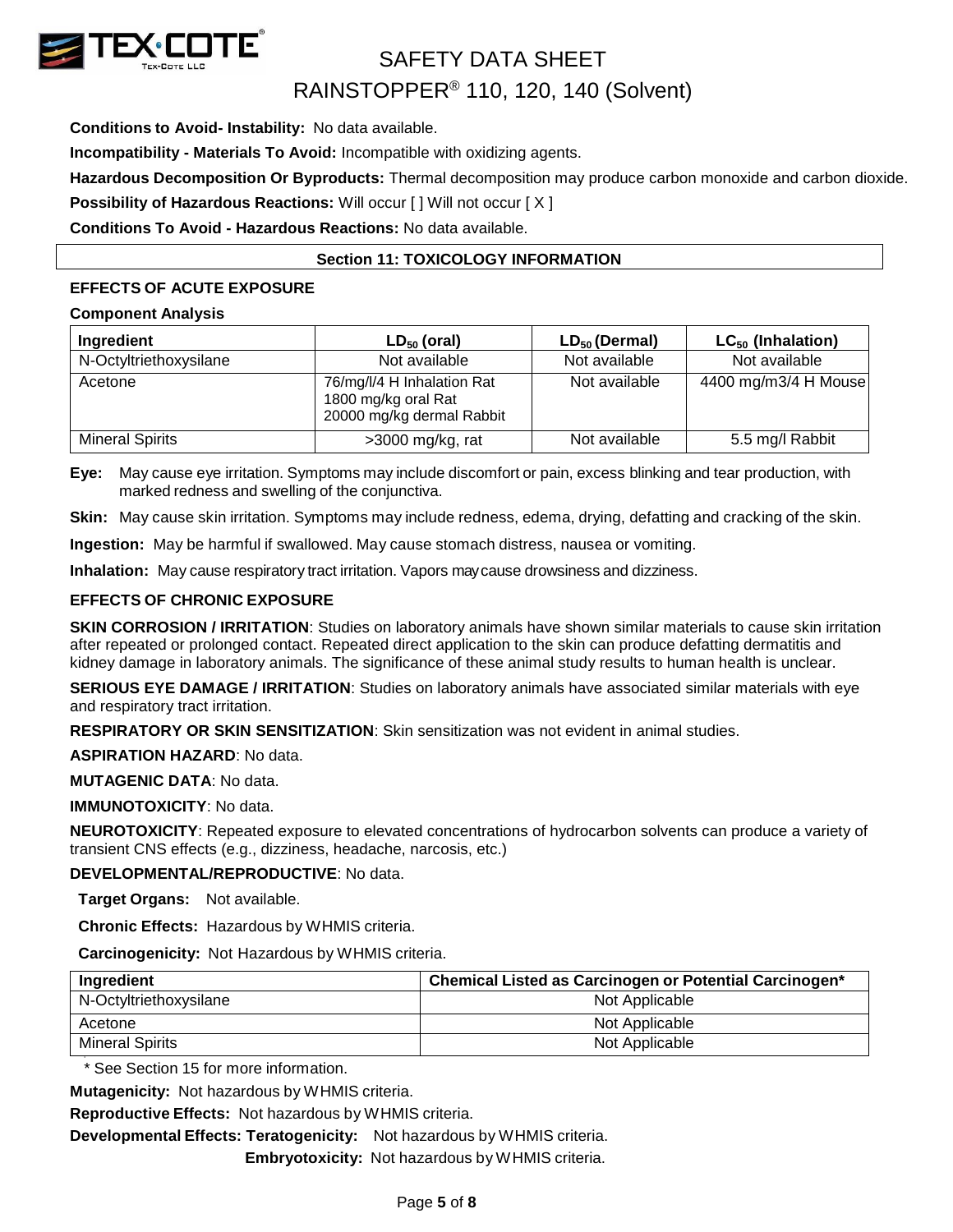

**Respiratory Sensitization:** Not hazardous by WHMIS criteria.

#### **Skin Sensitization:** Not hazardous by WHMIS criteria.

**Toxicologically Synergistic Materials:** Not available.

#### **Section 12: ECOLOGICAL INFORMATION**

**Ecotoxicity:** May cause long-term adverse effects in the aquatic environment.

**Persistence / Degradability:** Not available.

**Bioaccumulation / Accumulation:** Not available.

**Mobility in Environment:** Not available.

#### **Section 13: DISPOSAL CONSIDERATIONS**

#### **Disposal Instructions:**

This material must be disposed of in accordance with all local, state, provincial, and federal regulations. Do not empty into drains.

#### **STEPS TO BE TAKEN IN CASE MATERIAL IS RELEASED OR SPILLED**

Eliminate ignition sources, provide good ventilation, dike spill area and add absorbent earth or sawdust to spilled liquid. Thoroughly wet w/ water and mix.

#### **WASTE DISPOSAL METHOD**

Collect absorbent/water/spilled liquid mixture into metal containers and add enough water to cover. Consult local, state & federal hazardous waste regulation before disposing into approved hazardous waste landfills. Obey relevant laws.

#### **PRECAUTIONS TO BE TAKEN IN HANDLING AND STORING**

Use non-sparking utensils when handling this material. Avoid hot metal surface. Use in cool, well-ventilated areas. Keep containers closed when not in use. Keep away from excessive heat and open flames.

#### **OTHER PRECAUTIONS**

Smoking in area where this material is used should be strictly prohibited. Tools used with this material should be made from aluminum, brass or copper. Plastic utensils should not be used.

#### **Section 14: TRANSPORTATION INFORMATION**

#### **Shipping Information:**

| <b>US DOT INFORMATION: 49 CFR 172.101</b>     |  |
|-----------------------------------------------|--|
| Proper Shipping Name : Paint Related Material |  |
|                                               |  |
|                                               |  |
|                                               |  |

#### **TDG Classification:**

| Proper Shipping Name Paint Related Material |  |
|---------------------------------------------|--|
|                                             |  |
|                                             |  |
|                                             |  |

#### **Section 15: REGULATORY INFORMATION**

#### **U.S. Federal regulations**

#### **TSCA inventory status and TSCA information:**

This material or its components are listed on or are in compliance with the requirements of the TSCA Chemical Substance Inventory.

#### **TSCA 12(b) Export Notification:**

This material does not contain any TSCA 12(b) regulated chemicals.

#### **CERCLA Regulated Chemicals:**

| <b>Chemical</b> | $\mathbf{A}$       |
|-----------------|--------------------|
| .               |                    |
| Acetone         | DC<br>5000 L<br>DC |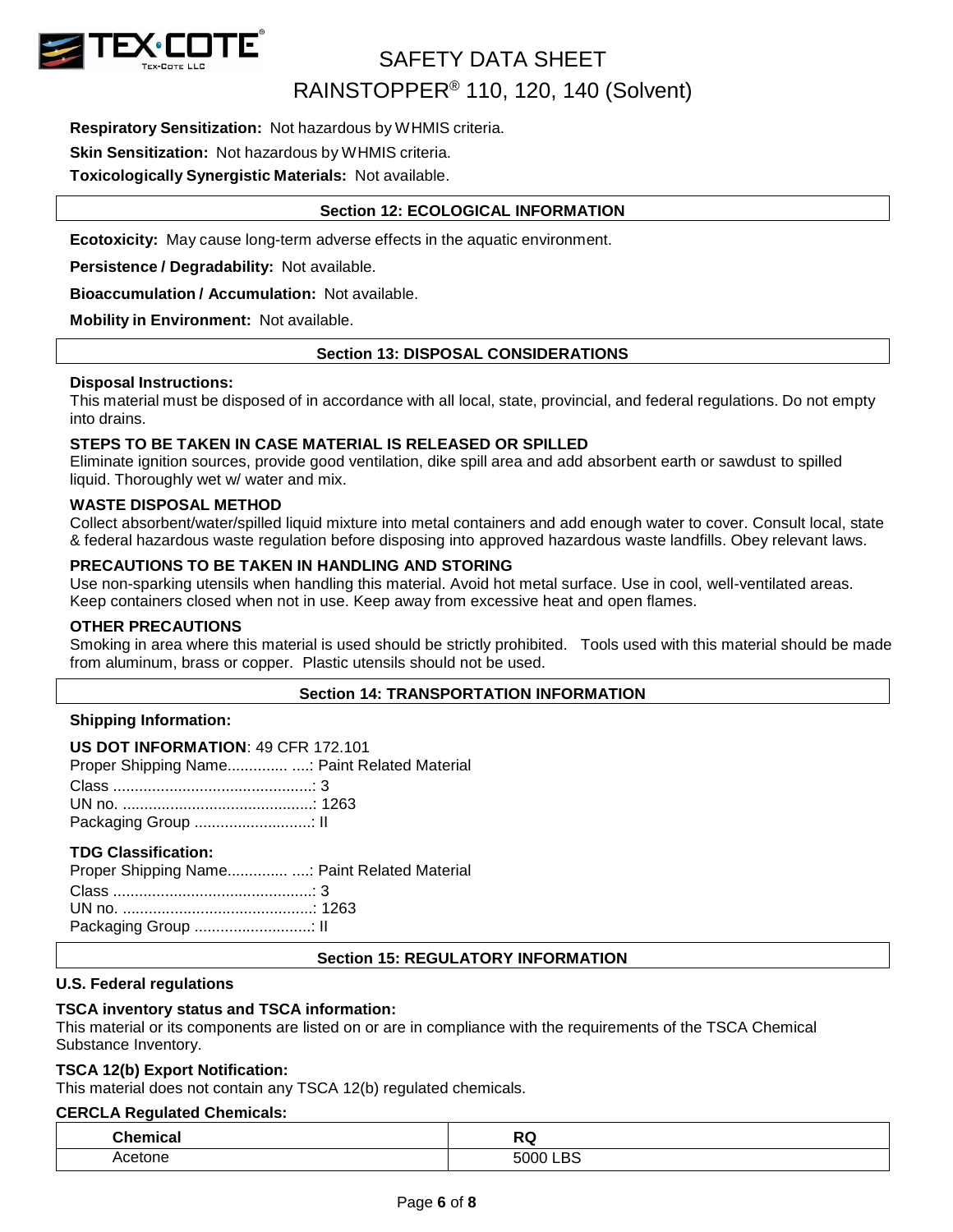

#### **SARA 302 EHS Chemicals:**

This material does not contain any SARA extremely hazardous substances.

#### **SARA 311/312 Hazard Class:**

Fire hazard. Immediate (acute) health hazard. Chronic health hazard.

#### **SARA 313 Chemicals:**

This material does not contain any SARA 313 chemicals above of minimum levels.

#### **U.S. State regulations**

#### **California Proposition 65 Carcinogens:**

This product does not contain any chemicals known to State of California to cause cancer, birth defects, or any other reproductive harm.

#### **Massachusetts Substance List:** 67-64-1 Acetone

**New Jersey Right-to-Know Hazardous Substance List:** 67-64-1 Acetone

**Pennsylvania Right-to-Know Hazardous Substance List:** 67-64-1 Acetone

**Minnesota Right-to-Know Hazardous Substance List:** 67-64-1 Acetone

**Rhode Island Right-to-Know Hazardous Substance List:** 67-64-1 Acetone

#### **ADDITIONAL REGULATORY INFORMATION**:

Acetone is a DEA Listed Precursor and Essential Chemical (List II) subject to certain import, export recordkeeping and reporting requirements. 21 CFR 1310.04 (f),-(g).

Acetone is a Volatile organic compound (VOC) with negligible photochemical reactivity and thus excluded from the definition of volatile organic compounds for the purposes of preparing State implementation plans to attain the national ambient air quality standards for ozone under title I of the Clean Air Act. 40 CFR 51.100(s).

**Canadian Regulations:** This product has been classified in accordance with the hazard criteria of the Controlled Products Regulations and the SDS contains all the information required by the Controlled Products Regulations.

#### **WHMIS Classification(s):**

Class B2 – Flammable and Combustible material Class D2B – Toxic Material

#### **WHMIS Hazard Symbols:**



#### **FOREIGN INVENTORY STATUS:**

| <b>Inventory Component</b>                       | CAS#    | <b>TSCA</b>                | <b>CAN</b> | <b>EFC</b>    | <b>AUST</b> | <b>PHIL</b> | MITI | <b>KOREA</b> | <b>CHINA</b> |
|--------------------------------------------------|---------|----------------------------|------------|---------------|-------------|-------------|------|--------------|--------------|
| Acetone                                          | 67-64-1 | Yes                        | <b>DSL</b> | <b>EINECS</b> | Yes         | Yes         | Yes  | Yes          | Yes          |
| HMIS - Hazardous Materials Identification System |         |                            |            |               |             |             |      |              |              |
| Health - $2^*$<br><b>Flammability - 3</b>        |         | <b>Physical Hazard - 1</b> |            |               | $PPE - H$   |             |      |              |              |

**NFPA - National Fire Protection Association:**

**Health -** 2 **Fire - 3 Reactivity –** 0

**Hazard Rating:**  $0 = \text{minimal}$ **,**  $1 = \text{slight}$ **,**  $2 = \text{moderate}$ **,**  $3 = \text{severe}$ **,**  $4 = \text{extreme}$ 

#### **SOURCE AGENCY CARCINOGEN CLASSIFICATIONS:**

**ACGIH (G)** American Conference of Governmental Industrial Hygienists.

A1 - Confirmed human carcinogen.

A2 - Suspected human carcinogen.

A3 - Animal carcinogen.

- A4 Not classifiable as a human carcinogen.
- A5 Not suspected as a human carcinogen.

**IARC (I)** International Agency for Research on Cancer.

1 - The agent (mixture) is carcinogenic to humans.

2A - The agent (mixture) is probably carcinogenic to humans; there is limited evidence of carcinogenicity in humans and sufficient evidence of carcinogenicity in experimental animals.

2B - The agent (mixture) is possibly carcinogenic to humans; there is limited evidence of carcinogenicity in humans in the absence of sufficient evidence of carcinogenicity in experimental animals.